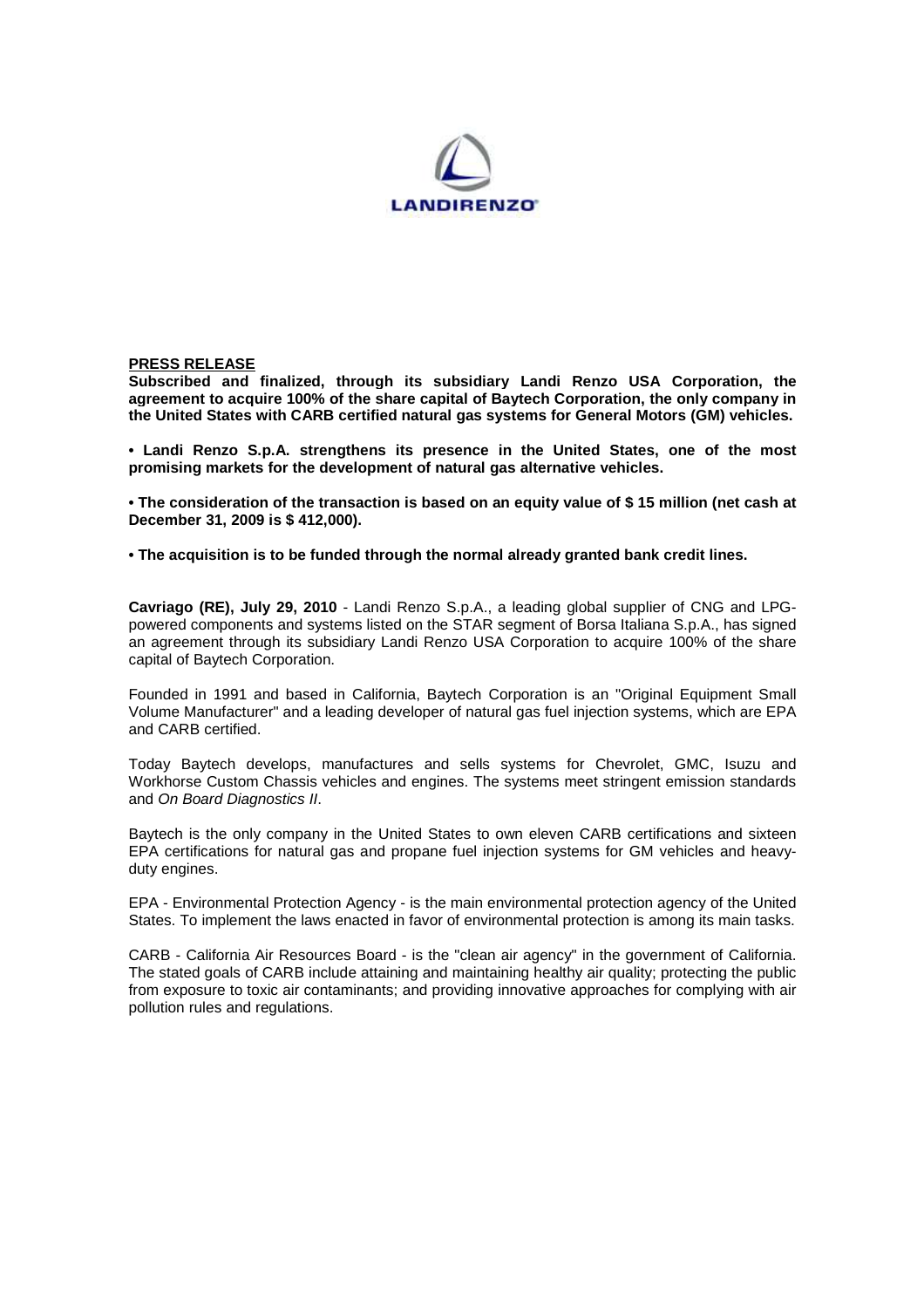

Baytech's CARB certifications are considered particularly relevant, as they are only obtainable through a very long, complex and expensive process. Their achievement also requires considerable automotive engineering technical know-how, and extensive experience.

This acquisition allows the Group to accelerate entry into the U.S. market, characterized by a convergence of purpose and consensus in favor of natural gas as a transportation fuel for its environmental and economic benefits.

"We see the U.S. as a high potential market - says Group CEO Claudio Carnevale - The desire to reduce dependence on oil by using less polluting energy sources is pushing the U.S. towards the adoption of cleaner alternative fuels. The recent discoveries of large domestic natural gas deposits, and the availability of technology to use it, no doubt encourage the creation of all necessary conditions to complete a suitable context for the development of the sector. It should be said that under the current laws - Carnevale continues - Landi Group developments in this market are, now more than ever, already possible, thanks to its established know-how. The acquisition of Baytech speeds up the development process of the sector. "

"This acquisition - says Andrea Landi, President of Landi Renzo USA Corporation - allows us to quickly capture market opportunities through certified platforms already in Baytech's portfolio, allowing us to save the high costs associated with the actions and processes of obtaining certifications themselves. The Baytech know-how will also be very useful in developing and certifying gaseous fuel injection systems for platforms other than General Motors. Also – Landi continues - thanks to our experience we can widen the scope of Baytech's activities, giving it the capacity to provide the final customer, now mainly consisting of fleets, a turnkey project."

Upon signature of the contract has also been the closing of the transaction, under which Landi Renzo USA Corporation has paid to Baytech shareholders, compared to a price of equity value of \$ 15 million, the amount of \$ 12.3 million, with a commitment to pay the difference of \$ 2.7 million upon renewals of a group of expiring certifications.

At December 31, 2009 Baytech had a cash position of \$ 412,000.

On the basis of practice for such operations, the price paid will be subject to an adjustment mechanism based on the change, still to be determined, in Baytech net equity at the closing date.

The company's total assets at December 31, 2009 amounted to \$ 711,000. In 2009, Baytech generated revenues of \$ 2.5 million. During the same period the adjusted (to keep into account of the effects of the correction of some of the material remuneration items for the owners, historically included into operational cost) profit before tax amounted to \$ 928,000.

The acquisition is to be funded through the normal already granted bank credit lines.